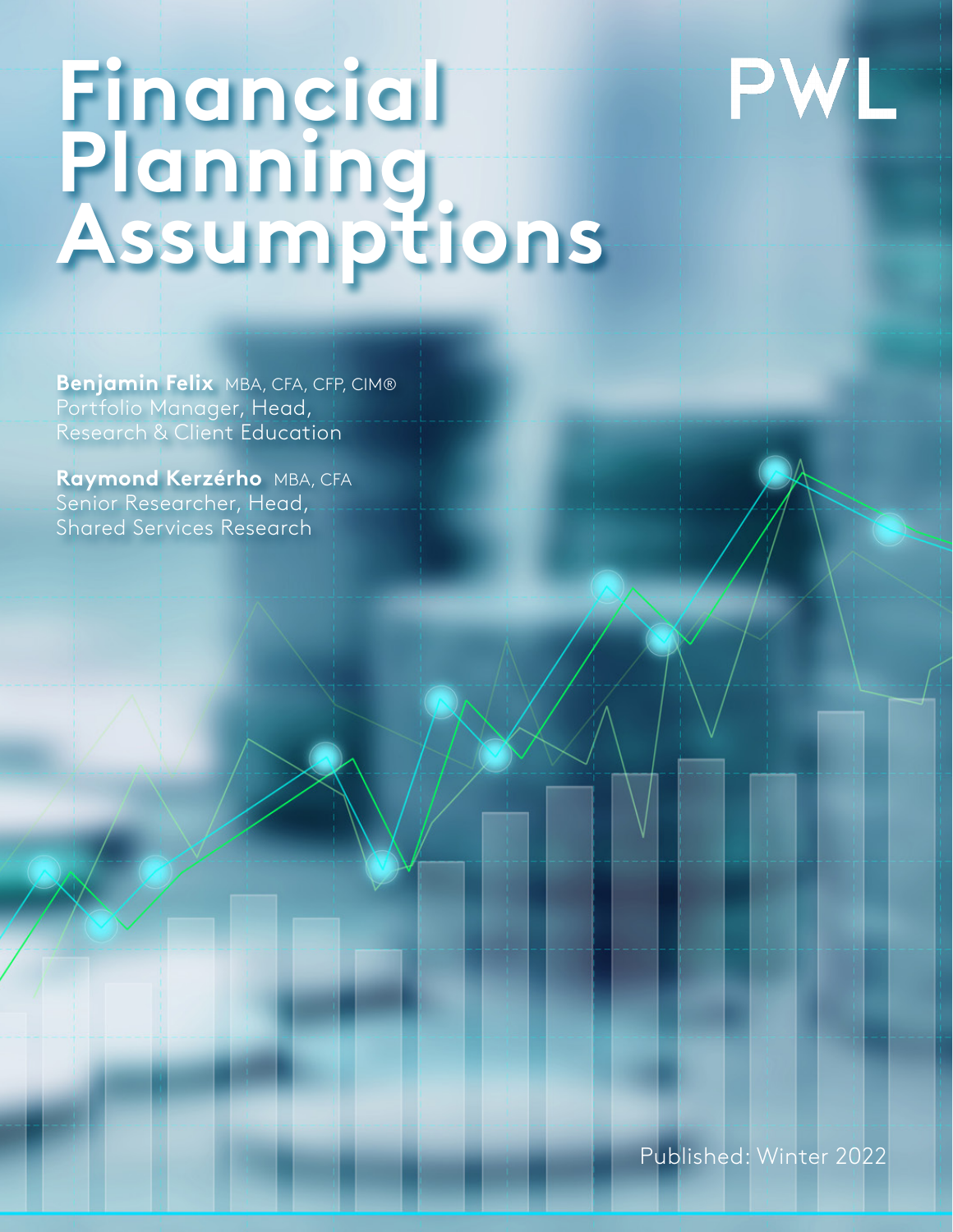This report was written by the Research team at PWL Capital Inc. The ideas, opinions, and recommendations contained in this document are those of the authors and do not necessarily represent the views of PWL Capital  $Inc$ 

© PWL Capital Inc.

All rights reserved. No part of this publication may be reproduced without prior written approval of the author and/or PWL Capital. PWL Capital would appreciate receiving a copy of any publication or material that uses this document as a source. Please cite this document as:

PWL Capital Inc.,"Financial Planning Assumptions"

For more information about this or other publications from PWL Capital, contact: PWL Capital – Montreal, 3400 de Maisonneuve Ouest, Suite 1501, Montreal, Quebec H3Z 3B8 Tel 514-875-7566 • 1-800-875-7566 info@pwlcapital.com

This document is published by PWL Capital Inc. for your information only. Information on which this document is based is available on request. Particular investments or trading strategies should be evaluated relative to each individual's objectives, in consultation with the Investment Advisor. Opinions of PWL Capital constitute its judgment as of the date of this publication, are subject to change without notice and are provided in good faith but without responsibility for any errors or omissions contained herein. This document is supplied on the basis and understanding that neither PWL Capital Inc. nor its employees, agents or information suppliers is to be under any responsibility of liability whatsoever in respect thereof.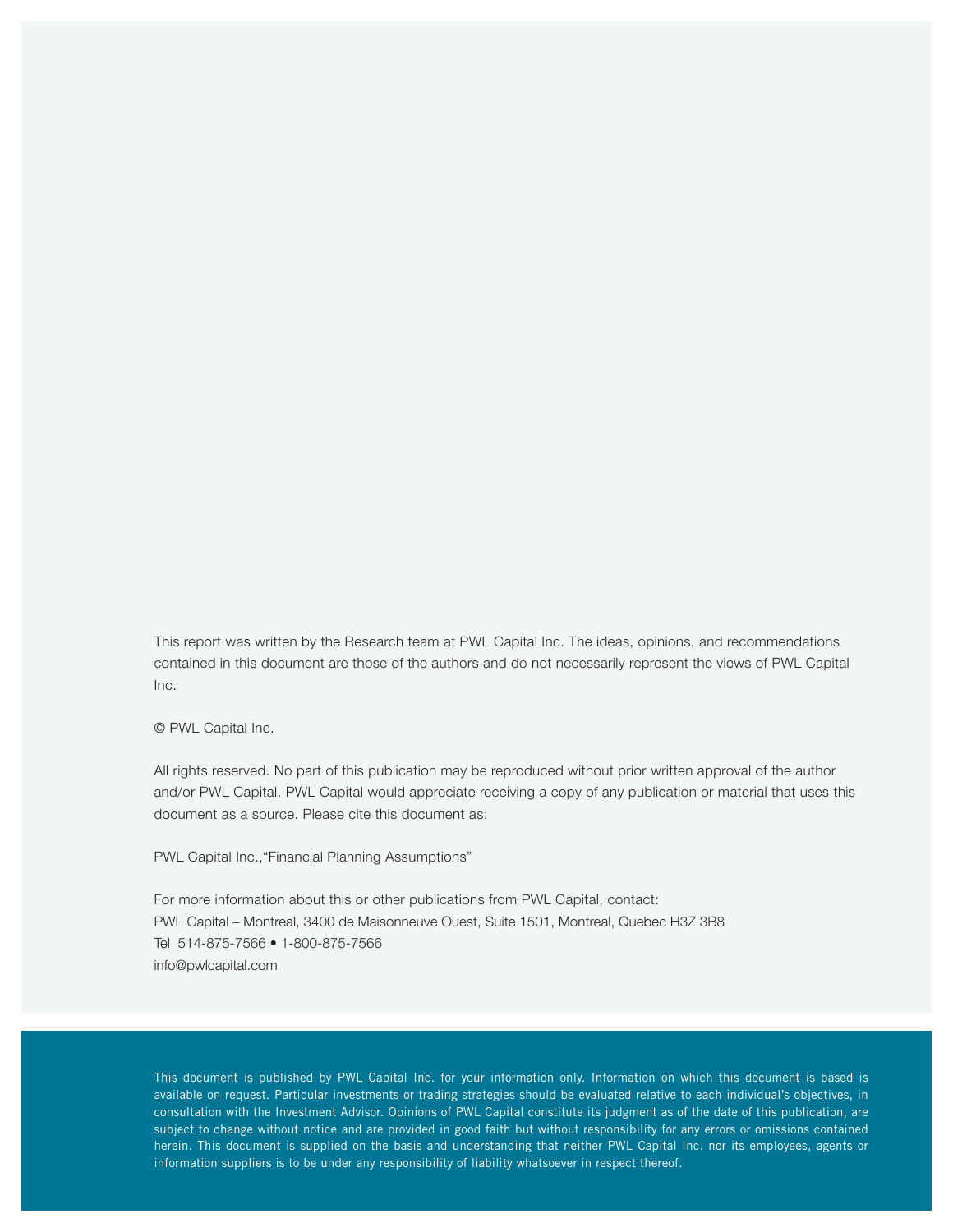## Table of Contents

| 1. Introduction                                                  | $\overline{4}$ |
|------------------------------------------------------------------|----------------|
| 2. Expected Inflation                                            | $\overline{4}$ |
| 3. Primary Residence                                             | $\overline{4}$ |
| 4. Asset Class Expected Returns                                  | 5              |
| 5. Expected Standard Deviations                                  | 6              |
| 6. Expected Correlations                                         | 6              |
| 7. Composition of Asset Class Returns                            | $\overline{7}$ |
| 8. Portfolio Expected Returns                                    | 8              |
| Appendix: Composition and Standard Deviation of Expected Returns | 9              |

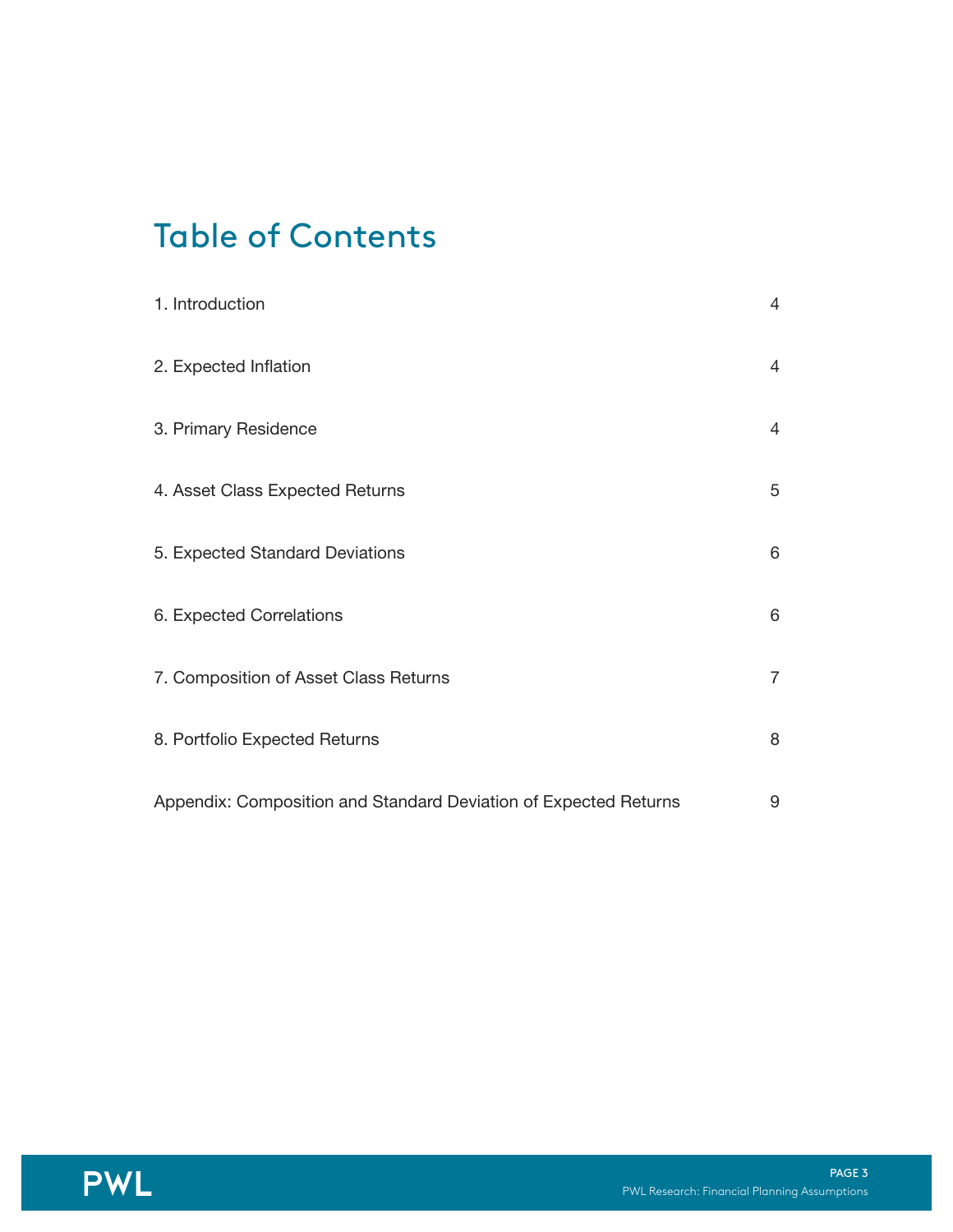## 1. Introduction

This guide is intended to provide Canadian financial planners with our best estimates of future asset class returns and volatilities to produce financial projections for their clients. Throughout this document, it is assumed that investors hold a broadly diversified portfolio of publicly traded Canadian fixed income securities and global equity, the latter including both developed and emerging markets. These estimates are valid uniquely in the context of an investor who purposely avoids concentration in one or a few securities or sectors. Our investment horizon is 40 years. A comprehensive description of our methodology is also available. For users of the Naviplan financial planning software, key inputs are highlighted in blue. We have added an appendix to provide users of Naviplan with data presented in a more compatible format.

#### Expected Inflation 2.

Our estimate for long-run Canadian inflation is the average of 30-year Government of Canada bond breakeven inflation, historical Canadian inflation 1900 – 2020, and the Bank of Canada's inflation target.

#### Table 1 - Expected inflation composition

| 0.33 x (Breakeven<br><b>Inflation) Plus</b> | 0.33 x (Bank of Canada<br>0.33 x (Historical<br><b>Inflation) Plus</b><br>Target Inflation) |      | <b>Equals Expected</b><br><b>Inflation</b> |  |
|---------------------------------------------|---------------------------------------------------------------------------------------------|------|--------------------------------------------|--|
| 1.8%                                        | $3.0\%$                                                                                     | 2.0% | 2.3%                                       |  |

Source: PWL Capital; Data Sources: Elroy Dimson, Paul Marsh and Mike Staunton, Triumph of Optimists: 101 Years of Global Investment Returns, Princeton University Press, 2002; Elroy Dimson, Paul Marsh and Mike Staunton, Credit Suisse Global Returns Yearbook and Sourcebook, 2018, Zurich: Credit Suisse Research Institute, 2021, Bank of Canada

#### Primary Residence 3.

We estimate the expected real capital return for personal residences at 1% annually. The carrying costs of real estate including maintenance and insurance costs, and property taxes, must also be captured. We estimate a 1% annual cost for maintenance and insurance. As property taxes vary greatly, we do not attempt to prescribe a figure here, but users should be sure to include them based on their circumstances. A 1% real return less maintenance and property taxes (not to mention the opportunity cost of home equity) may make housing look like a poor investment, but it is important to remember that the owner is receiving imputed rent as a benefit.

To estimate the volatility of the value of the returns on residences, we used the Teranet-National Bank House Price Index for the eleven largest Canadian cities. Like we do for fixed income and equity, we calculate an average of the 5 and 20 years annualized standard deviations of monthly returns. Our results are presented in table 2 below.

#### Table 2 - Standard Deviation of the Return on a Canadian Residence

| <b>Five-year Standard</b><br><b>Asset Class</b><br><b>Deviation</b> |       | 20-year Standard<br><b>Deviation</b> | <b>Estimated Standard</b><br><b>Deviation</b> |  |
|---------------------------------------------------------------------|-------|--------------------------------------|-----------------------------------------------|--|
| Primary Residence                                                   | 2.85% | 2.49%                                | 2.67%                                         |  |
| $\sim$ $\sim$ $\sim$ $\sim$ $\sim$ $\sim$ $\sim$ $\sim$             |       |                                      |                                               |  |

Source: Teranet - National Bank

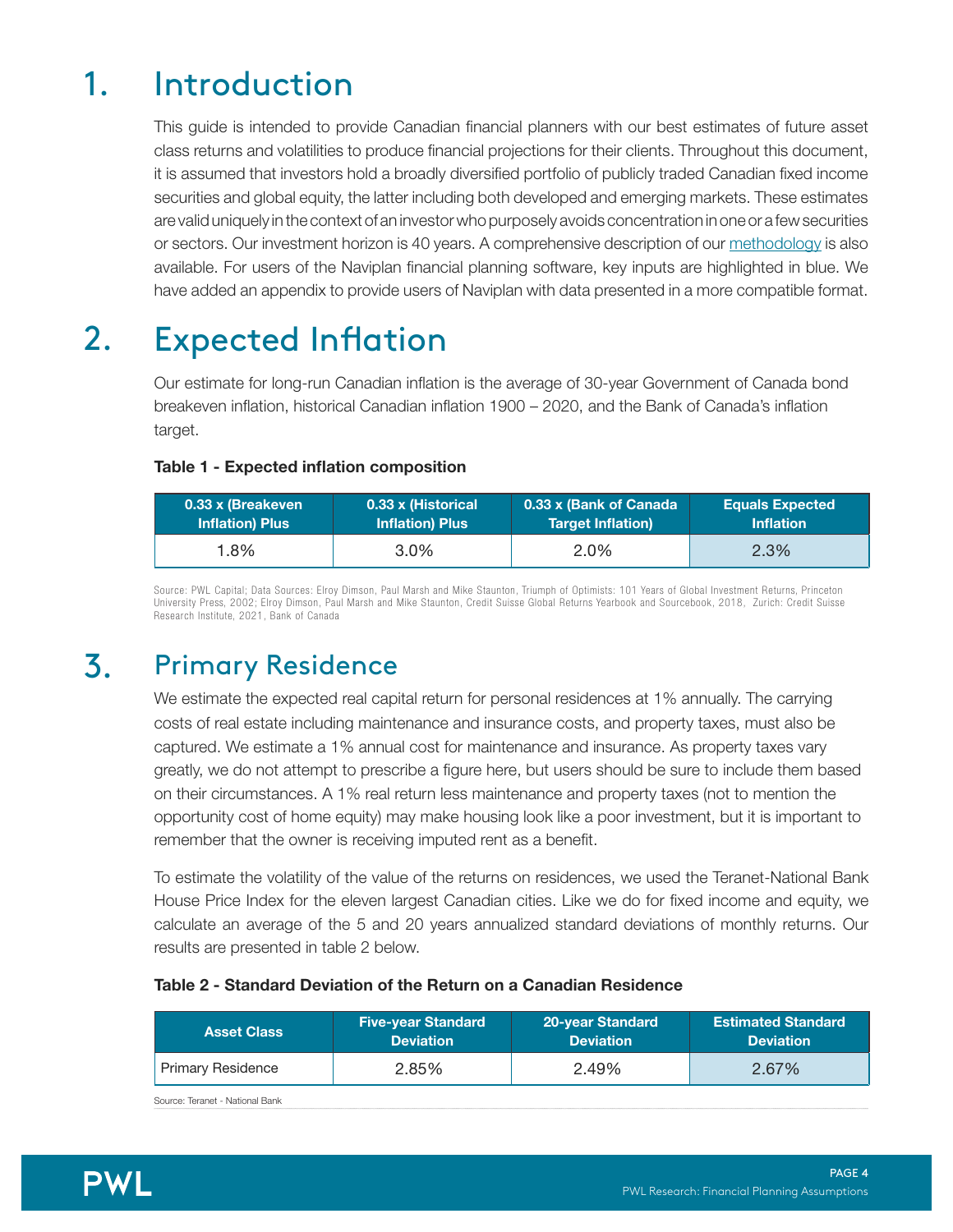## 4. Asset Class Expected Returns

Our estimate for asset class expected returns is a weighted average of the Market-Based Expected Return (MBER) and the Equilibrium Cost of Capital (ECOC). The MBER is an estimate of expected returns based on current market conditions. The ECOC is an estimate of expected returns based on more than 120 years of global asset class return historical data. The weighting of each component is derived from the statistical explanatory power of the MBER. Empirical evidence suggests that the MBER has a high explanatory power for fixed income and a relatively low explanatory power for equity.

In our calculation for the expected return of each asset class, we attribute a weight "W1" to the MBER and the balance of the attribution to the ECOC.

Nominal expected stock returns are calculated as:

E(R)= (W1 \* Nominal MBER) + (W2 \* Nominal ECOC)

W1 = Weight of the Market-Based Expected Return

 $W2 = (100\% - W1) =$  Weight of the ECOC

MBER = Market-Based Expected Return

ECOC = Equilibrium Cost of Capital

The details for calculating asset class expected returns are provided in Table 3 below.

#### Table 3 - Nominal Asset Class Expected Returns

| <b>Asset Class</b>       | W <sub>1</sub> | <b>Nominal</b><br><b>MBER</b> | W <sub>2</sub> | <b>Nominal</b><br><b>ECOC</b> | <b>Nominal</b><br><b>Expected</b><br><b>Return</b> |
|--------------------------|----------------|-------------------------------|----------------|-------------------------------|----------------------------------------------------|
| Cash                     | 75%            | 0.18%                         | 25%            | 3.10%                         | 0.91%                                              |
| Short Term Fixed Income  | 75%            | 1.32%                         | 25%            | 3.75%                         | 1.93%                                              |
| Fixed Income             | 75%            | 1.84%                         | 25%            | 4.40%                         | 2.48%                                              |
| Canadian Equity          | 25%            | 5.90%                         | 75%            | 6.80%                         | 6.58%                                              |
| U.S. Equity              | 25%            | 4.60%                         | 75%            | 6.80%                         | 6.25%                                              |
| International Equity*    | 25%            | 7.71%                         | 75%            | 6.80%                         | 7.03%                                              |
| Global Equity 33-33-33** |                |                               |                |                               | 6.62%                                              |

\*International Equity includes developed and emerging markets

\*\* "Global Equity 33-33-33" is a global equity portfolio equally weighed between Canadian, U.S. and international equity

Source: PWL Capital; Data sources: Bloomberg, Morningstar, Robert Shiller, Elroy Dimson, Paul Marsh and Mike Staunton, Triumph of the Optimists: 101 Years of Global Investment Returns, Princeton University Press, 2002; Elroy Dimson, Paul Marsh and Mike Staunton, Credit Suisse Global Returns Yearbook and Sourcebook, 2018, Zurich: Credit Suisse Research Institute, 2021

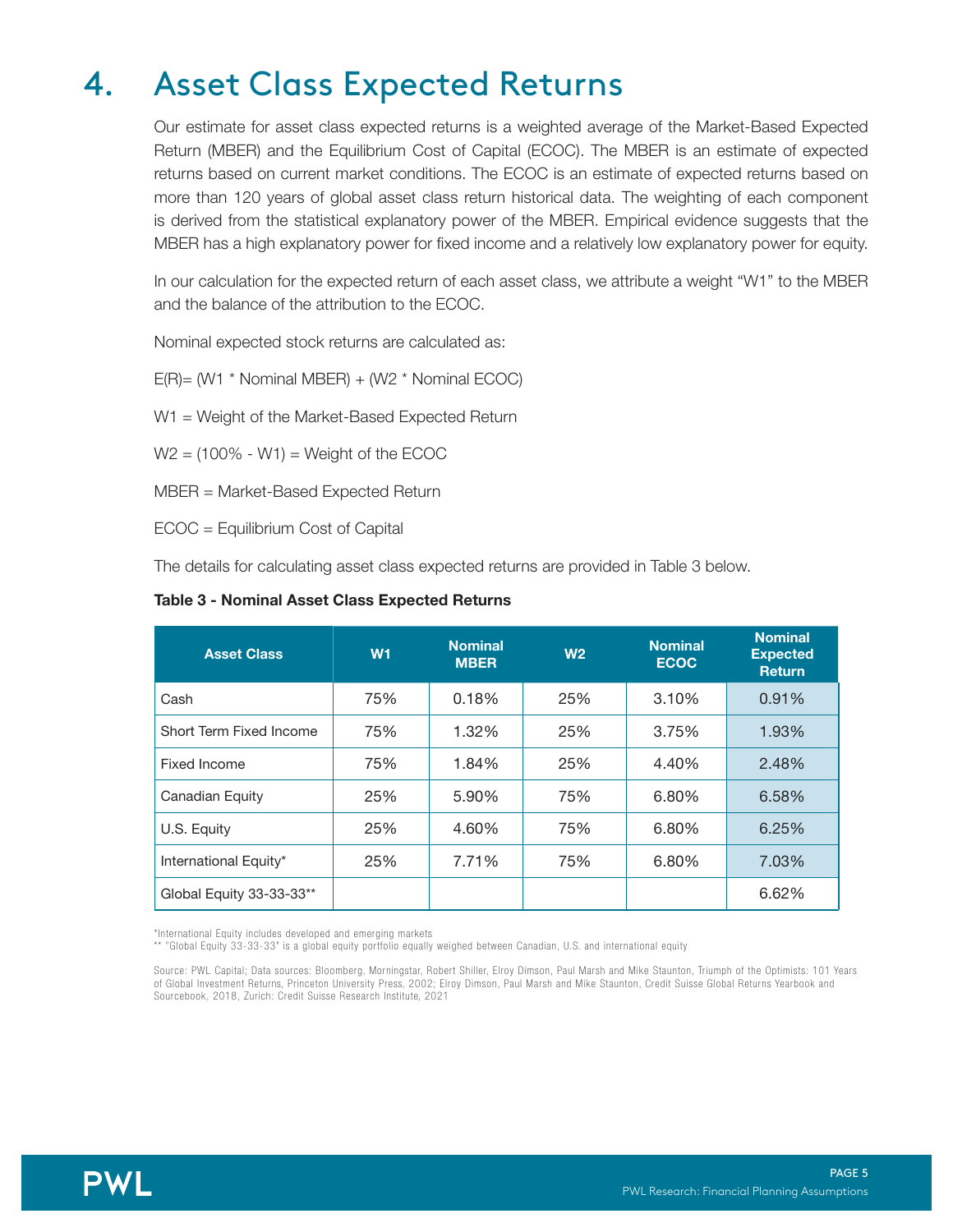## 5. Expected Standard Deviations

Asset Class standard deviations are estimated using a simple average of the 5-year and 20-year historical standard deviations.

| <b>Asset Class</b>       | <b>Five-year Standard</b><br><b>Deviation</b> | <b>20-year Standard</b><br><b>Deviation</b> | <b>Estimated Standard</b><br><b>Deviation</b> |
|--------------------------|-----------------------------------------------|---------------------------------------------|-----------------------------------------------|
| Fixed Income             | 4.43%                                         | 3.92%                                       | 4.17%                                         |
| Canadian Equity          | 15.27%                                        | 14.13%                                      | 14.70%                                        |
| U.S. Equity              | 14.71%                                        | 13.43%                                      | 14.07%                                        |
| International Equity*    | 11.56%                                        | 13.48%                                      | 12.52%                                        |
| Global Equity 33-33-33** | 12.83%                                        | 12.19%                                      | 12.51%                                        |

#### Table 4 - Estimated Volatility of Major Asset Classes

Source: PWL Capital; Data Source: Morningstar

#### Expected Correlations 6.

Asset Class correlations are estimated using a simple average of the 5-year and 20-year historical data.

#### Table 5 - Correlation Estimates

|                          | <b>Fixed Income</b> | <b>Canadian</b><br><b>Equity</b> | <b>U.S. Equity</b> | Int. Equity | <b>Global</b><br>equity<br>33-33-33 |
|--------------------------|---------------------|----------------------------------|--------------------|-------------|-------------------------------------|
| Fixed Income             | 1.00                | 0.23                             | 0.25               | 0.24        | 0.26                                |
| Canadian Equity          | 0.23                | 1.00                             | 0.77               | 0.73        | 0.92                                |
| U.S. Equity              | 0.25                | 0.77                             | 1.00               | 0.79        | 0.91                                |
| International Equity*    | 0.24                | 0.73                             | 0.79               | 1.00        | 0.91                                |
| Global Equity 33-33-33** | 0.26                | 0.92                             | 0.91               | 0.91        | 1.00                                |

Source: PWL Capital; Data Source: Morningstar

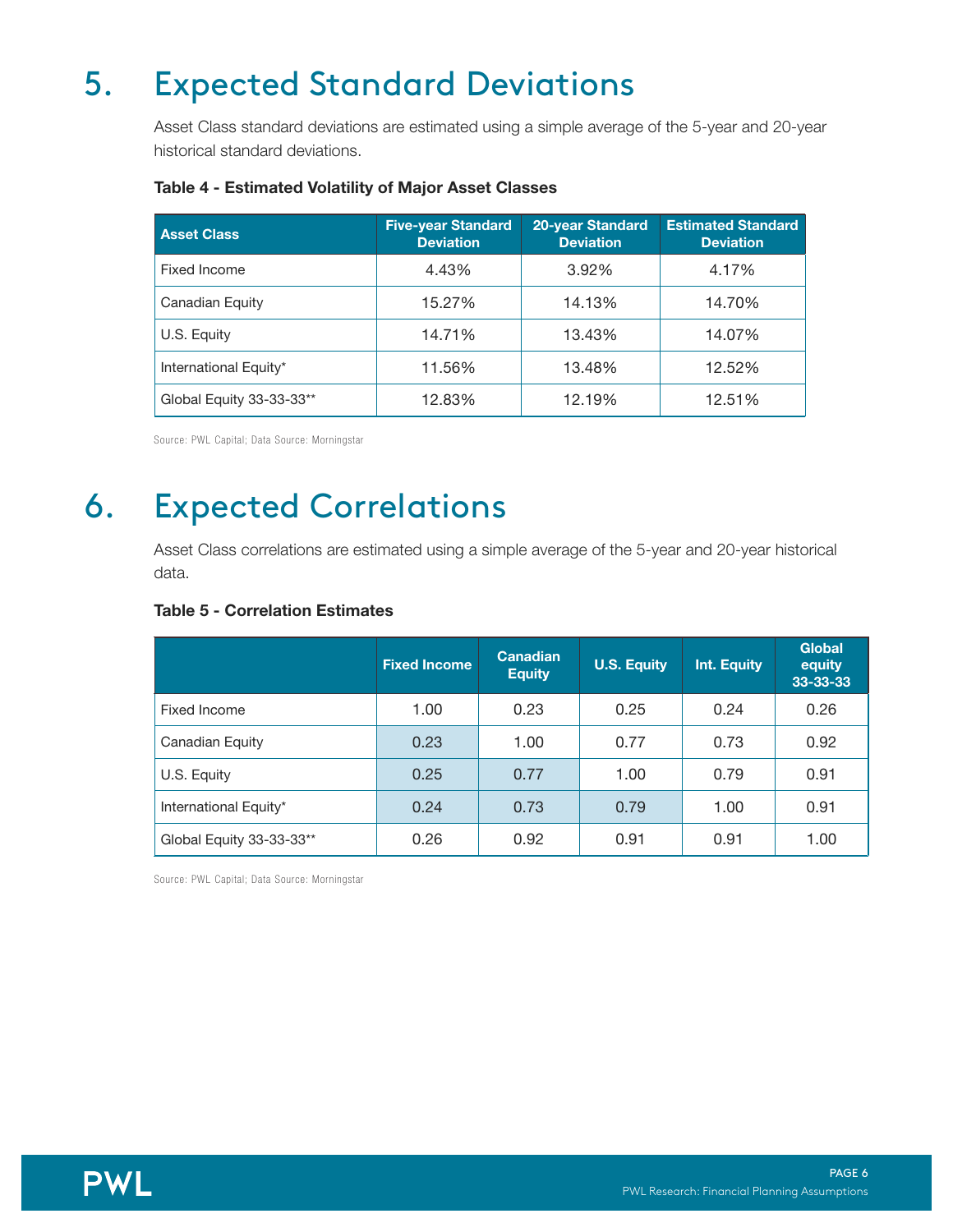## 7. Composition of Asset Class Returns

The composition of returns, primarily consisting of the mix between capital appreciation, interest income and dividends, is important for financial planning. The tax liability in taxable and non-taxable (due to foreign withholding tax) accounts will hinge on the portion of returns assumed to be coming from dividends, realized capital gains and unrealized capital gains.

To determine the composition of equity asset class returns, we proceed as follows:

- Establish one or more mutual funds or ETFs that represent the passive benchmark for each asset class.
- For fixed income, the average distribution yield is assumed to be equal to the expected return and to be 100% interest income.
- For Canadian equity, the average distribution yield is assumed to be 100% Canadian dividends.
- For U.S. and international equity, the average distribution yield is assumed to be 100% foreign dividends.
- The balance of expected returns (net of distribution yields) is treated as capital gains.
- We assume a 50%/50% split between realized and unrealized capital gains.

Current funds in use to estimate the composition of asset class returns:

Fixed income: 100% Vanguard Aggregate Bond ETF (VAB)

Canadian equity: 50% iShares S&P/TSX Composite ETF (XIC), 50% DFA Canadian Core Equity fund (DFA256)

U.S. Equity: 50% Vanguard U.S. Total Market ETF (VUN), 50% DFA U.S. Core Equity fund (DFA293)

International Equity: 35% Vanguard FTSE Developed All Cap Ex North America (VIU), 15% Vanguard FTSE Emerging Markets All Cap Index (VEE), 50% DFA International Core Equity fund (DFA227)

Our estimates for the composition of expected returns are illustrated at Table 6. This data is reproduced in a Naviplan-compatible format in the Appendix.

#### Table 6 - Composition of Expected Asset Class Returns

| <b>Asset Class</b>    | <b>Expected</b><br><b>Return</b> | <b>Interest</b><br>& Foreign<br><b>Dividends</b> | <b>Canadian</b><br><b>Dividends</b> | <b>Realized</b><br><b>Capital Gains</b> | <b>Unrealized</b><br><b>Capital Gains</b> |
|-----------------------|----------------------------------|--------------------------------------------------|-------------------------------------|-----------------------------------------|-------------------------------------------|
| Fixed Income          | 2.48%                            | 2.48%                                            | $0.00\%$                            | $0.00\%$                                | $0.00\%$                                  |
| Canadian Equity       | 6.58%                            | $0.00\%$                                         | 2.31%                               | 2.14%                                   | 2.14%                                     |
| U.S. Equity           | 6.25%                            | 1.10%                                            | $0.00\%$                            | 2.58%                                   | 2.58%                                     |
| International Equity* | 7.03%                            | 2.44%                                            | $0.00\%$                            | 2.30%                                   | 2.30%                                     |

Source: PWL Capital; Data Sources: Bloomberg, Morningstar, Robert Shiller, Elroy Dimson, Paul Marsh and Mike Staunton, Triumph of the Optimists: 101 Years of Global Investment Returns, Princeton University Press, 2002; Elroy Dimson, Paul Marsh and Mike Staunton, Credit Suisse Global Returns Yearbook and Sourcebook, 2018, Zurich: Credit Suisse Research Institute, 2021

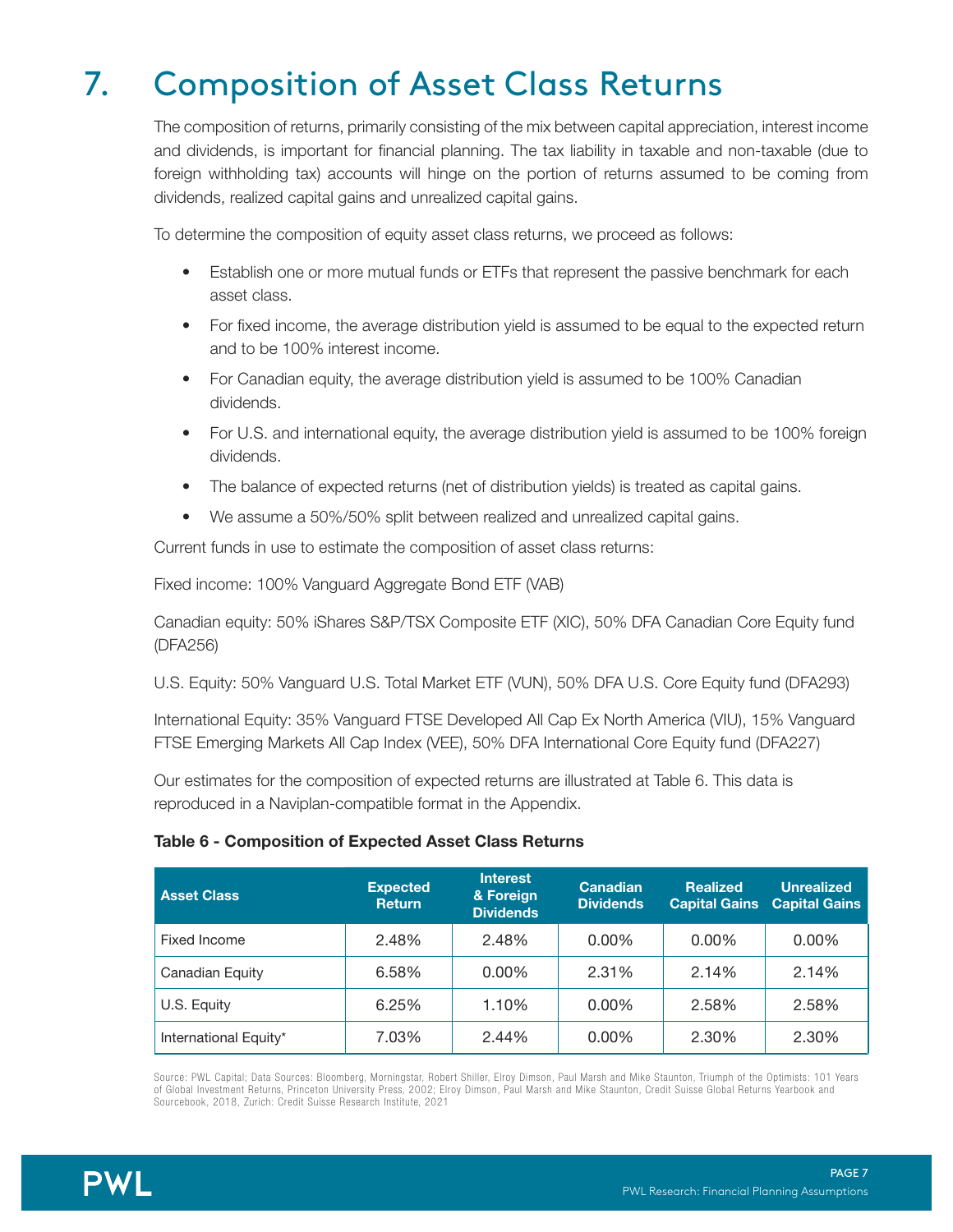## 8. Portfolio Expected Returns

To simplify the practical application of the information presented in this paper, we present portfolios consisting of various mixes between stocks and bonds.

| <b>Asset Mix</b><br>(Equity/Bond) | <b>Expected</b><br><b>Return</b> | <b>Expected</b><br><b>Standard</b><br><b>Deviation</b> | Interest &<br><b>Foreign</b><br><b>Dividends</b> | <b>Canadian</b><br><b>Dividends</b> | <b>Realized</b><br><b>Capital Gains</b> | <b>Unrealized</b><br><b>Capital Gains</b> |
|-----------------------------------|----------------------------------|--------------------------------------------------------|--------------------------------------------------|-------------------------------------|-----------------------------------------|-------------------------------------------|
| 0/100                             | 2.48%                            | 4.17%                                                  | 2.48%                                            | 0.00%                               | 0.00%                                   | 0.00%                                     |
| 5/95                              | 2.68%                            | 4.21%                                                  | 2.41%                                            | 0.04%                               | 0.11%                                   | 0.11%                                     |
| 10/90                             | 2.88%                            | 4.24%                                                  | 2.35%                                            | 0.08%                               | 0.22%                                   | 0.22%                                     |
| 15/85                             | 3.09%                            | 4.41%                                                  | 2.28%                                            | 0.12%                               | 0.35%                                   | 0.35%                                     |
| 20/80                             | 3.31%                            | 4.66%                                                  | 2.22%                                            | 0.15%                               | 0.47%                                   | 0.47%                                     |
| 25/75                             | 3.54%                            | 5.00%                                                  | 2.15%                                            | 0.19%                               | $0.60\%$                                | 0.60%                                     |
| 30/70                             | 3.73%                            | 5.34%                                                  | 2.09%                                            | 0.23%                               | 0.71%                                   | 0.71%                                     |
| 35/65                             | 3.91%                            | 5.68%                                                  | 2.02%                                            | 0.27%                               | 0.81%                                   | 0.81%                                     |
| 40/60                             | 4.11%                            | 6.10%                                                  | 1.96%                                            | 0.31%                               | 0.92%                                   | 0.92%                                     |
| 45/55                             | 4.34%                            | 6.60%                                                  | 1.89%                                            | 0.35%                               | 1.05%                                   | 1.05%                                     |
| 50/50                             | 4.56%                            | 7.11%                                                  | 1.83%                                            | 0.38%                               | 1.17%                                   | 1.17%                                     |
| 55/45                             | 4.77%                            | 7.62%                                                  | 1.76%                                            | 0.42%                               | 1.29%                                   | 1.29%                                     |
| 60/40                             | 4.97%                            | 8.12%                                                  | 1.70%                                            | 0.46%                               | 1.41%                                   | 1.41%                                     |
| 65/35                             | 5.17%                            | 8.63%                                                  | 1.63%                                            | 0.50%                               | 1.52%                                   | 1.52%                                     |
| 70/30                             | 5.37%                            | 9.14%                                                  | 1.57%                                            | 0.54%                               | 1.63%                                   | 1.63%                                     |
| 75/25                             | 5.59%                            | 9.73%                                                  | 1.50%                                            | 0.58%                               | 1.76%                                   | 1.76%                                     |
| 80/20                             | 5.78%                            | 10.23%                                                 | 1.44%                                            | 0.61%                               | 1.87%                                   | 1.87%                                     |
| 85/15                             | 6.00%                            | 10.82%                                                 | 1.37%                                            | 0.65%                               | 1.99%                                   | 1.99%                                     |
| 90/10                             | 6.19%                            | 11.33%                                                 | 1.31%                                            | 0.69%                               | 2.10%                                   | 2.10%                                     |
| 95/5                              | 6.41%                            | 11.92%                                                 | 1.24%                                            | 0.73%                               | 2.22%                                   | 2.22%                                     |
| 100/0                             | 6.62%                            | 12.51%                                                 | 1.18%                                            | 0.77%                               | 2.34%                                   | 2.34%                                     |

#### Table 7 - Composition of Expected Portfolio Returns

Source: PWL Capital; Data Sources: Bloomberg, Morningstar, Robert Shiller, Elroy Dimson, Paul Marsh and Mike Staunton, Triumph of the Optimists: 101 Years of Global Investment Returns, Princeton University Press, 2002; Elroy Dimson, Paul Marsh and Mike Staunton, Credit Suisse Global Returns Yearbook and Sourcebook, 2018, Zurich: Credit Suisse Research Institute, 2021

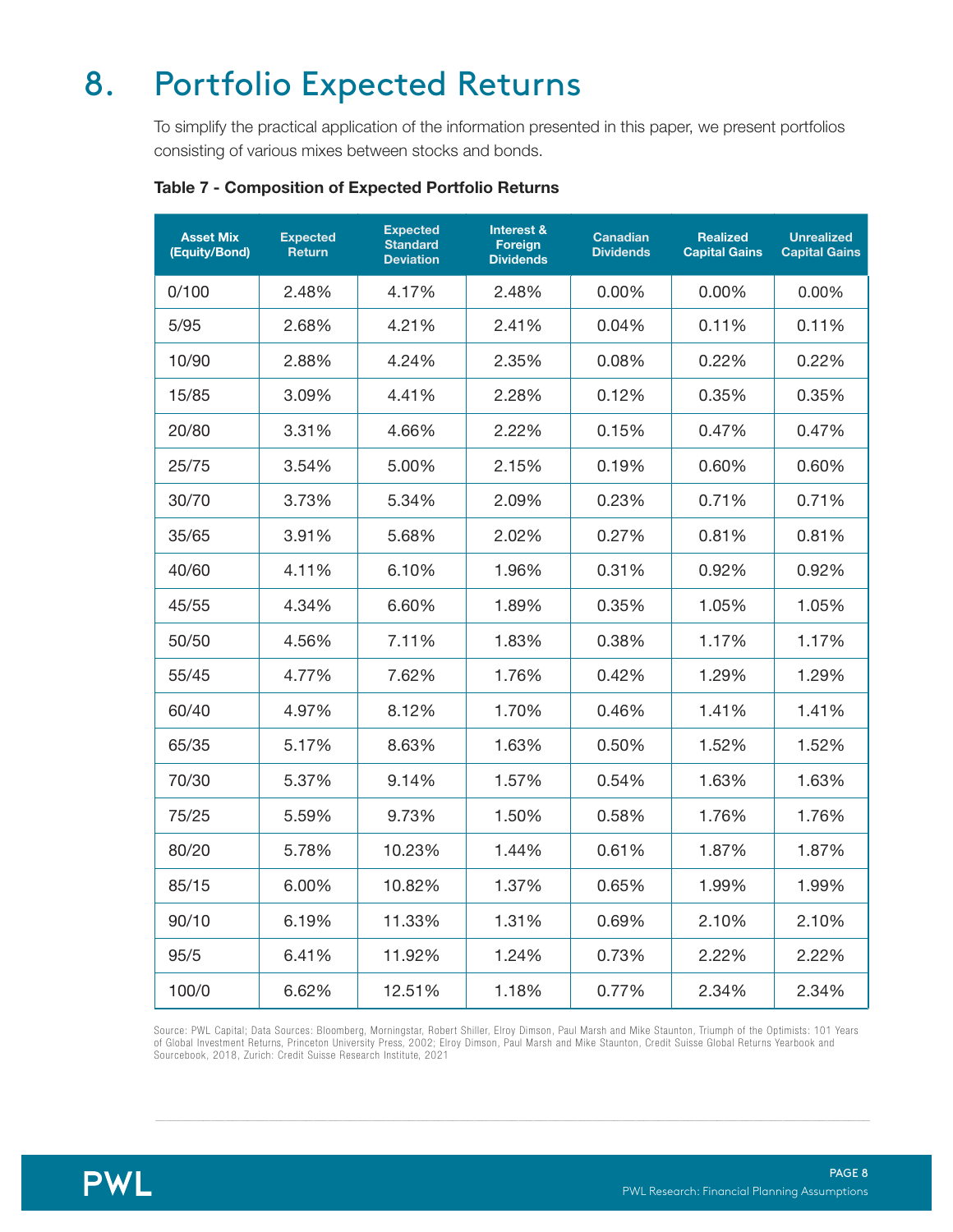## Appendix: Composition and Standard Deviation of Expected Returns – Naviplan Input Format

#### Table 8 - Composition and Standard Deviation of Expected Returns – Naviplan Input Format

| <b>Asset Class</b>    | <b>Interest</b> | <b>Dividends</b> | <b>Capital</b><br><b>Gains</b> | <b>Deferred</b><br><b>Growth</b> | <b>Total</b> | <b>Standard</b><br><b>Deviation</b> |
|-----------------------|-----------------|------------------|--------------------------------|----------------------------------|--------------|-------------------------------------|
| Fixed Income          | 2.48%           |                  |                                |                                  | 2.48%        | 4.17%                               |
| Canadian Equity       |                 | 2.31%            | 2.14%                          | 2.14%                            | 6.58%        | 14.70%                              |
| U.S. Equity           |                 | 1.10%            | 2.58%                          | 2.58%                            | 6.25%        | 14.07%                              |
| International Equity* |                 | 2.44%            | 2.30%                          | 2.30%                            | 7.03%        | 12.52%                              |

Source: PWL Capital; Data Sources: Bloomberg, Morningstar, Robert Shiller, Elroy Dimson, Paul Marsh and Mike Staunton, Triumph of the Optimists: 101 Years of Global Investment Returns, Princeton University Press, 2002; Elroy Dimson, Paul Marsh and Mike Staunton, Credit Suisse Global Returns Yearbook and Sourcebook, 2018, Zurich: Credit Suisse Research Institute, 2021